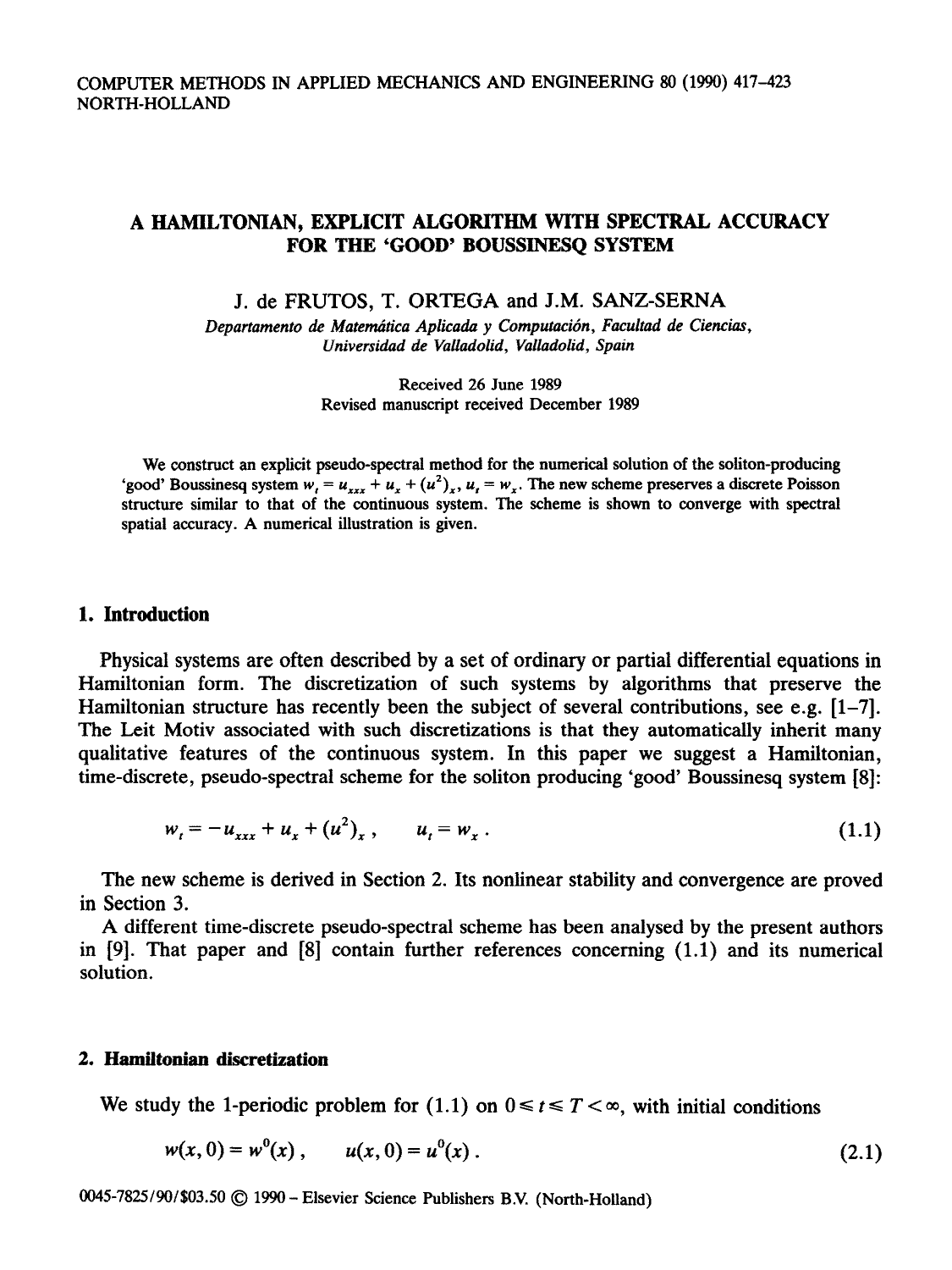We start by rewriting (1.1) as

$$
(\mathrm{d}/\mathrm{d}t)\begin{bmatrix} w \\ u \end{bmatrix} = \begin{bmatrix} 0 & \partial_x \\ \partial_x & 0 \end{bmatrix} \begin{bmatrix} w \\ -u_{xx} + u + u^2 \end{bmatrix}.
$$
 (2.2)

If the letter z refers to the vector  $[w, u]^t$ , m denotes the matrix operator on the right-hand side of  $(2.2)$  and  $\delta$  denotes the variational derivative, then  $(2.2)$  becomes

$$
z_t = m \,\delta h(z) \,, \tag{2.3}
$$

where

$$
h(z) = \int_0^1 \left(\frac{1}{2}w^2 + \frac{1}{2}(u_x)^2 + \frac{1}{2}u^2 + \frac{1}{3}u^3\right) dx
$$
 (2.4)

is the Hamiltonian. The system  $(2.3)$  is in the so-called Poisson form  $[5, 6, 10]$ , a generalization of the form of the familiar Hamilton equations. The operator  $m$  is skew-symmetric and defines the Poisson bracket  $\{F, G\}$  of pairs of functionals  $F(z)$ ,  $G(z)$  via  $\{F, G\} = (\delta F, m \, \delta h)$ , where  $(\cdot, \cdot)$  denotes the  $L^2$ -inner product. In turn, the Poisson bracket defines a Poisson structure  $[5, 6, 10]$  which is preserved by the flow of  $(2.3)$ . Furthermore  $(2.4)$  is a constant of motion because

$$
dh/dt = (\delta h, dz/dt) = (\delta h, m \, \delta h) = 0. \tag{2.5}
$$

Of importance is that  $(2.5)$  holds in view of the structure of  $(2.3)$  and the skew-symmetry of *m;* the actual form of *m* is of no consequence.

We now describe the Hamiltonian space-discretization of  $(1.1)$ . If J is a positive integer, we set  $h = 1/(2J)$  and consider the mesh  ${x_i = jh | j}$  an integer}. We denote by  $\mathbb{Z}_h$  the space of real 1-periodic functions defined on the mesh. Thus each element  $V \in \mathbb{Z}_h$  is a sequence  ${V_i}_{i=0, \pm 1,...}$  with  $V_i = V_{i+2J}, j = 0, \pm 1,...$  We denote by D the standard pseudo-spectral [11] discretization of  $\partial_x$  and by  $(\cdot, \cdot)$  and  $||\cdot||$  the L<sup>-</sup>-inner product and norm in  $\mathbb{Z}_h$ . Then we can construct the following discrete Hamiltonian, cf. (2.4),

$$
H = \frac{1}{2}(W, W) + \frac{1}{2}(DU, DU) + \frac{1}{2}(U, U) + \frac{1}{3}(U^2, U), \quad W, U \in \mathbb{Z}_h,
$$
 (2.6)

and the skew-symmetric operator in  $\mathbb{Z}_h \times \mathbb{Z}_h$  given by

$$
M = \begin{bmatrix} 0 & D \\ D & 0 \end{bmatrix}.
$$
 (2.7)

With  $Z = [W, U]^t$  the suggested space-discretization of (2.3) is

$$
Z_t = M \delta H(Z) \tag{2.8}
$$

Just as  $m$  in (2.3),  $M$  in (2.7) defines a Poisson structure, which is preserved by the flow of (2.8). Furthermore *H* is a constant of motion. The proof in (2.5) is still valid replacing  $h, z, m$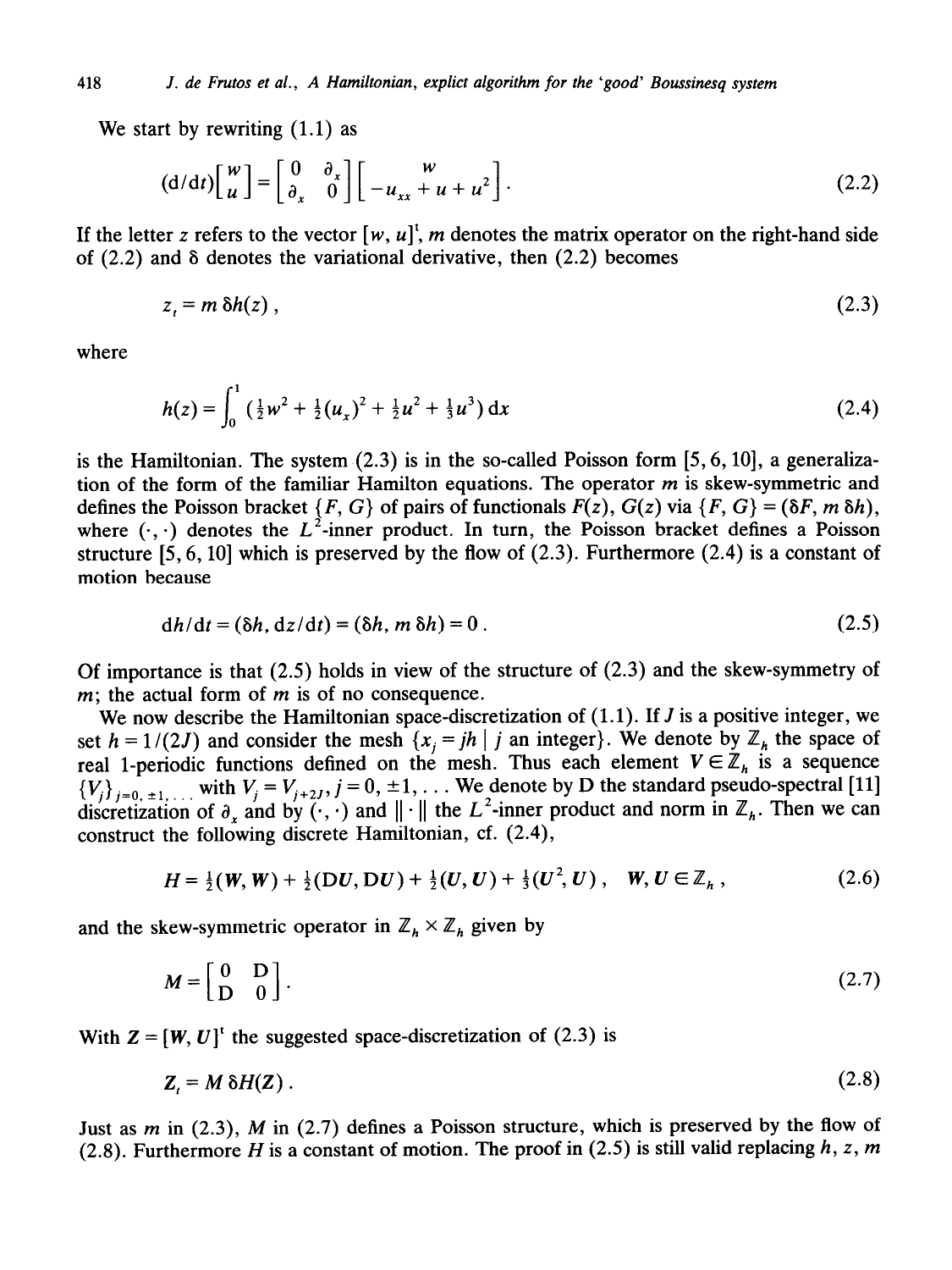by  $H, Z, M$  and understanding  $\delta$  as meaning gradient. When written in full, (2.8) becomes, cf.  $(1.11),$ 

$$
\mathbf{W}_t = -\mathbf{D}^3 \mathbf{U} + \mathbf{D} \mathbf{U} + \mathbf{D} \mathbf{U}^2 \,, \quad \mathbf{U}_t = \mathbf{D} \mathbf{W} \,. \tag{2.9}
$$

Now (2.9) is discretized in time by the following staggered, explicit algorithm:

$$
\left(W^{n+1/2} - W^{n-1/2}\right)/\Delta t = -D^3 U^n + D U^n + D (U^n)^2,
$$
\n
$$
\left(U^{n+1} - U^n\right)/\Delta t = -D W^{n+1/2}.
$$
\n(2.10)

By using the characterization in formula (5) of [6], it is an exercise to show that the map  $[w^{n-1/2}, U^{n}] \rightarrow [W^{n+1/2}, U^{n+1}]$  is a Poisson map, i.e. (2.10) preserves the Poisson structure associated with  $(2.7)$ . However  $(2.10)$  does not conserve the energy  $(2.6)$  and in fact a general result by Zhong and Marsden [7] shows that, in the time-integration, it is not possible to conserve both the Hamiltonian and the Poisson structure. See also the discussion in [4, Section 31.

The scheme (2.10) is supplemented by the initial conditions

$$
U^0 = \alpha \;, \qquad W^{1/2} = \beta \;, \tag{2.11}
$$

with  $\alpha$ ,  $\beta$  approximations to the grid restrictions  $r_h u^0$ ,  $r_h w^{1/2}$  of  $u(\cdot, 0)$ ,  $w(\cdot, \frac{1}{2} \Delta t)$ .

For implementation purposes  $(2.10)$  is Fourier transformed, so that the time-stepping is performed in Fourier space. Then, the method requires, per step, an inverse Fourier transform to recover *U* from  $\mathscr{F}U$  before forming  $U^2$  and a Fourier transform to compute  $\mathscr{F}U^2$ . Furthermore an extra inverse transform is needed whenever one wishes to get output *W.* 

### 3. **Nonlinear stability and convergence**

In what follows *h* and  $\Delta t$  are varied according to  $\Delta t/h^2 = r$ , *r* a constant <2/ $\pi^2$ . For pairs  $[W, U] \in \mathbb{Z}_h \times \mathbb{Z}_h$  we use the energy norm

$$
\| [W, U] \|_{E^2} = \| D^{-1} W \|^2 - rh^2(DW, U) + \| U \|^2,
$$
\n(3.1)

where  $D^{-1}$  is the operator such that  $D^{-1}DV = V - \langle V \rangle$ ;  $\langle \cdot \rangle$  denotes the mean value. The existence and uniqueness of  $D^{-1}$  is easily established by means of Fourier analysis. Since D has eigenvalues  $2\pi i j$ ,  $|j| \leq J$ ,

$$
r h^{2}(\mathbf{D} \mathbf{W}, \mathbf{U}) \leq r h^{2} \|\mathbf{D} \mathbf{W}\| \|\mathbf{U}\| \leq r h^{2} 4 \pi^{2} J^{2} \|\mathbf{D}^{-1} \mathbf{W}\| \|\mathbf{U}\| = r \pi^{2} \|\mathbf{D}^{-1} \mathbf{W}\| \|\mathbf{U}\|
$$

and, since we have assumed  $r\pi^2 < 2$  (3.1) defines in fact a norm. Furthermore, for each fixed  $r < 2/\pi^2$ , the norm  $\Vert [\boldsymbol{W}, \boldsymbol{U}] \Vert_E$  is equivalent, uniformly in *h*, to the Sobolev norm

$$
(\|\mathbf{D}^{-1}\mathbf{W}\|^2 + \|\mathbf{U}\|^2)^{1/2} \,. \tag{3.2}
$$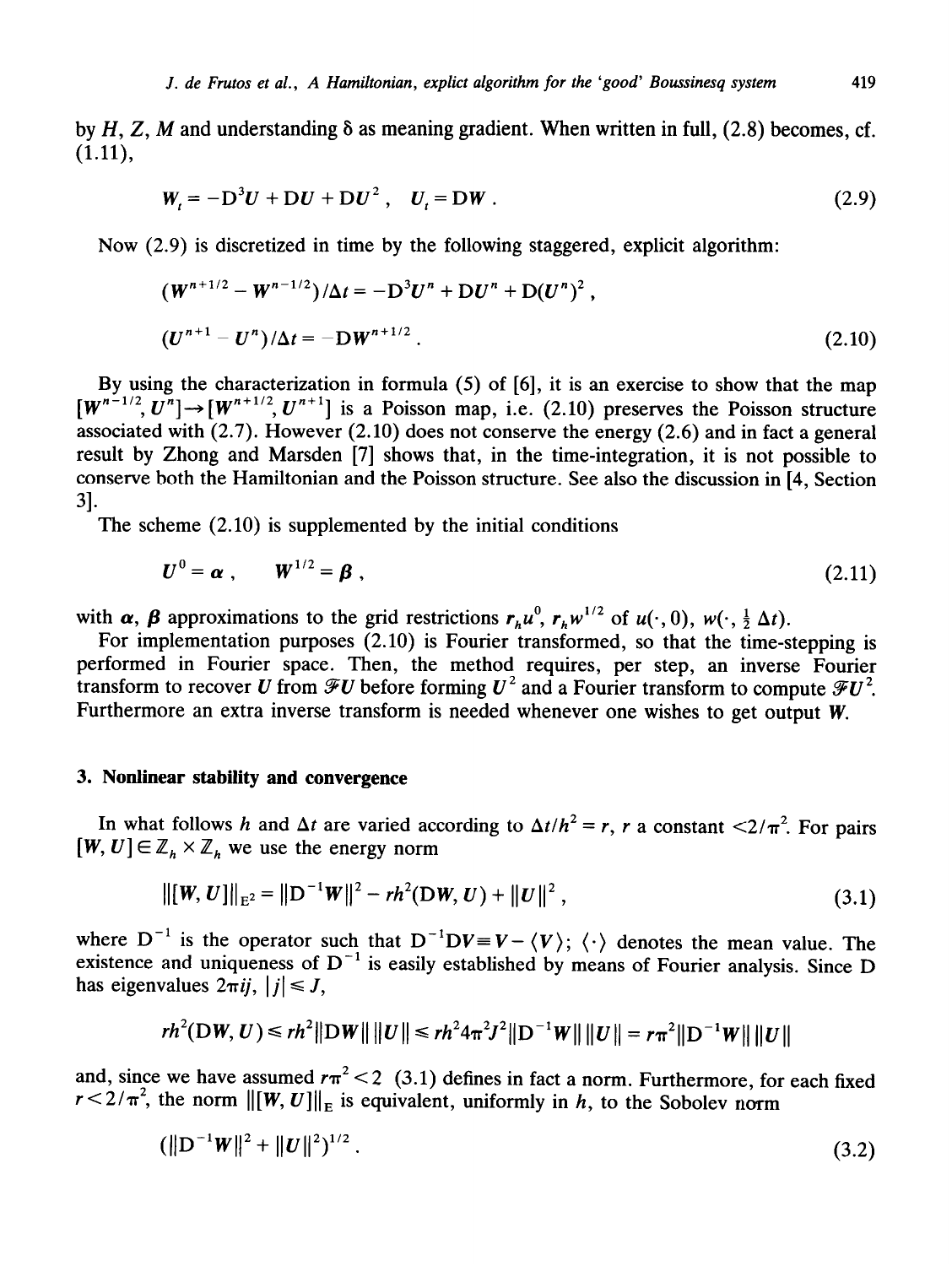To study the nonlinear stability of (2.10), let  $\{W^{n-1/2}\}_{1\leq n\leq N}$ ,  $\{U^n\}_{1\leq n\leq N}$ ,  $N = [T/\Delta t]$  be sequences of elements of  $\mathbb{Z}_h$ , not necessarily satisfying (2.10), and define the residuals

$$
R^{n+1/2} = (W^{n+1/2} - W^{n-1/2})/\Delta t + D^3 U^n - DU^n - D(U^n)^2, \quad n = 1, 2, ..., N-1,
$$
  

$$
S^{n+1} = (U^{n+1} - U^n)/\Delta t - DW^{n+1/2}, \quad n = 1, 2, ..., N-1.
$$

Furthermore let  ${W^{*}}^{n-1/2}_{1\le n\le N}$ ,  ${U^{*}}^{n}$ <sub>1 $\le n\le N$ </sub>, be another couple of sequences with corresponding residuals  $\{R^{n+1/2}\}_{1\leq n\leq N-1}$ ,  $\{S^{n+1}\}_{1\leq n\leq N-1}$ . We then have Theorem 1.

*THEOREM 1. Assume that*  $\Delta t/(h^2) = r \leq 2/\pi^2$  and that (1.1), (2.1) possesses a bounded *solution*  $(w, u)$ . Set  $M = \max\{|u||0 \le x \le 1, 0 \le t \le T\}$  and let  $\mu$  be an arbitrary positive *number. Then there exists a constant C depending only on r, M,*  $\mu$ *, T, such that if* 

$$
\max_{1 \le n \le N} \| U^n - r_h u^n \| \le \mu h^{1/2} \,, \tag{3.3}
$$

$$
\max_{1 \le n \le N} \| U^{*n} - r_h u^n \| \le \mu h^{1/2} \,, \tag{3.4}
$$

*then* 

$$
\max_{1 \le n \le N} ||[W^{n-1/2} - W^{*n-1/2}, U^n - U^{*n}]||_E
$$
  
\n
$$
\le C \{ ||[W^{1/2} - W^{*1/2}, U^1 - U^{*1}]]|_E
$$
  
\n
$$
+ \sum_{1 \le n \le N-1} \Delta t (||D^{-1}(R^{n+1/2} - R^{*n+1/2})|| + ||S^{n+1} - S^{*n+1}||) \}.
$$
\n(3.5)

**PROOF.** Set the abbreviations  $E^{n+1/2} = W^{n+1/2} - W^{n+1/2}F^{n+1} = U^{n+1} - U^{n+1}F^{n+1}$ ,  $n =$  $0, \ldots, N-1; L^{n+1/2} = R^{n+1/2} - R^{*n+1/2}, M^{n+1} = S^{n+1} - S^{*n+1}, n = 1, 2, \ldots, N-1.$  Subtra the definitions of  $\mathbf{R}^{n+1/2}$  and  $\mathbf{R}^{n+1/2}$  to get, for  $n = 0, 1, \ldots, N-1$ ,

$$
(\boldsymbol{E}^{n+1/2}-\boldsymbol{E}^{n-1/2})/\Delta t=-\mathbf{D}^3\boldsymbol{F}^n+\mathbf{D}\boldsymbol{F}^n+\mathbf{D}\{(\boldsymbol{U}^n)^2-(\boldsymbol{U}^{*n})^2\}+\boldsymbol{L}^{n+1/2}.
$$

which leads to

$$
(D^{-1}E^{n+1/2} - D^{-1}E^{n-1/2})/\Delta t = -D^2F^n + F^n - \langle F^n \rangle
$$
  
+ 
$$
\langle (U^n)^2 - (U^{*n})^2 \rangle - \langle \langle (U^n)^2 - (U^{*n})^2 \rangle \rangle + D^{-1}L^{n+1/2}.
$$
 (3.6)

On the other hand, the subtraction of the definitions of  $S^{n+1}$ ,  $S^{n+1}$  yields for  $n = 1$ ,  $2, \ldots, N-1,$ 

$$
(\boldsymbol{F}^{n+1} - \boldsymbol{F}^n)/\Delta t = \mathbf{D}\boldsymbol{E}^{n+1/2} + \boldsymbol{M}^{n+1} \,. \tag{3.7}
$$

Take the inner product of (3.6) with  $D^{-1}E^{n+1/2} + D^{-1}E^{n-1/2}$  and that of (3.7) and  $F^{n+1} + F^n$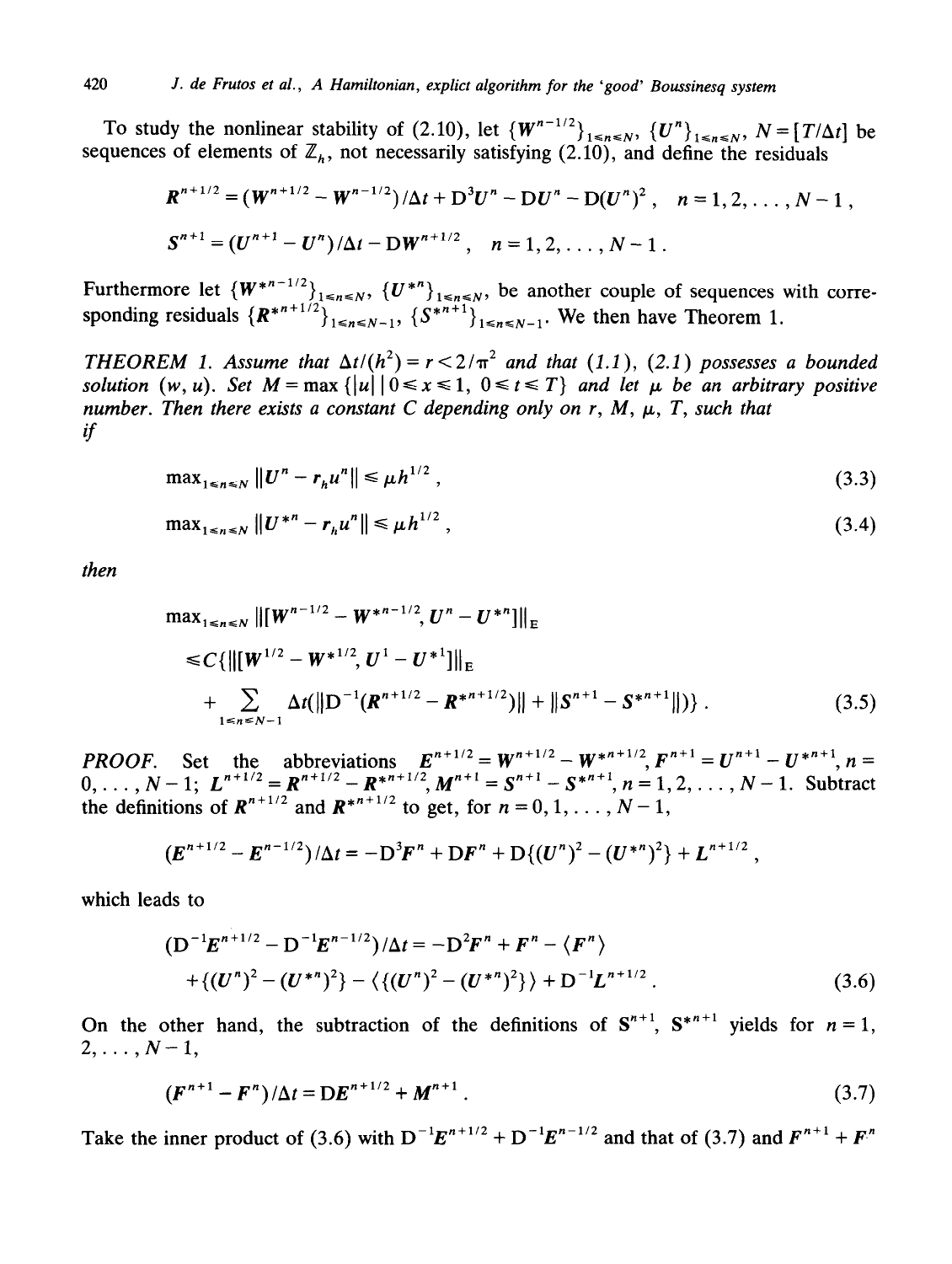and add to obtain after manipulation (cf. (3.1))

$$
(\| [E^{n+1/2}, F^{n+1}] \|_{E}^{2} - \| [E^{n-1/2}, F^{n}] \|_{E}^{2})/\Delta t
$$
  
\n
$$
= (F^{n} - \langle F^{n} \rangle, D^{-1} E^{n+1/2} + D^{-1} E^{n-1/2})
$$
  
\n
$$
+ ((U^{n})^{2} - (U^{*n})^{2} - \langle \{ (U^{n})^{2} - (U^{*n})^{2} \rangle \rangle, D^{-1} E^{n+1/2} + D^{-1} E^{n-1/2})
$$
  
\n
$$
+ (D^{-1} L^{n+1/2}, D^{-1} E^{n+1/2} + D^{-1} E^{n-1/2}) + (M^{n+1}, F^{n+1} + F^{n}).
$$
\n(3.8)

Note that the nonlinear term in (3.8) can be bounded:

$$
||(U^{n})^{2} - (U^{*n})^{2} - \langle (U^{n})^{2} - (U^{*n})^{2} \rangle||^{2} \leq ||U^{n} - U^{*n}||^{2} \leq ||U^{n} + U^{*n}||_{\infty}||F^{n}||
$$

with

$$
||U^{n} + U^{*n}||_{\infty} \le ||U^{n} - r_{h}u^{n}||_{\infty} + ||U^{*n} - r_{h}u^{n}||_{\infty} + 2||r_{h}u^{n}||_{\infty}
$$
  
\n
$$
\le 2M + h^{-1/2}||U^{n} - r_{h}u^{n}|| + h^{-1/2}||U^{*n} - r_{h}u^{n}||
$$
  
\n
$$
\le 2M + 2\mu,
$$

in view of  $(3.3)$ ,  $(3.4)$ . Therefore the proof is easily concluded by applying the Cauchy-Schwarz inequality to each inner product in (3.8) and using the discrete Gronwall lemma.  $\Box$ 

To study the convergence of the method we apply Theorem 1 with  ${W^{n-1/2}}_{1\leq n\leq N}$  ${U^n}_{1 \le n \le N}$ , a solution of the recurrence (2.10) and  ${W^{*}}^{n-1/2}_{1 \le n \le N}$ ,  ${U^{*}}^n_{1 \le n \le N}$ , equal to the grid restrictions  $\{r_{h}w^{n-1/2}\}_{1\leq n\leq N}$ ,  $\{r_{h}u^{n}\}_{1\leq n\leq N}$ . With this choice, the residuals  ${R^{n+1/2}}_{1 \le n \le N-1}$ ,  ${S^{n+1}}_{1 \le n \le N-1}$  are zero, while the residuals  ${R^{n+1/2}}_{1 \le n \le N-1}$  $\{S^{*n+1}\}_{1 \leq n \leq N-1}$  are truncation errors. For a smooth solution  $(w, u)$  of (1.1), these truncation errors are easily seen to be  $O(\Delta t^2 + \varphi(h))$ , where the function  $\varphi(h)$  bounds the spatial part of the truncation error and is spectrally small, i.e., it has bounds of the form  $|\varphi(h)| \leq C_s h^s$ , for each  $s > 0$ , or even decreases exponentially with *h* [11, 12]. Therefore, (3.5) implies

$$
\max_{1 \le n \le N} \left\| \left[ \boldsymbol{W}^{n-1/2} - \boldsymbol{r}_h \boldsymbol{w}^{n-1/2}, \boldsymbol{U}^n - \boldsymbol{r}_h \boldsymbol{u}^n \right] \right\|_{\text{E}}
$$
\n
$$
= O\{ \left\| \left[ \boldsymbol{W}^{1/2} - \boldsymbol{r}_h \boldsymbol{w}^{1/2}, \boldsymbol{U}^1 - \boldsymbol{r}_h \boldsymbol{u}^1 \right] \right\|_{\text{E}} + \Delta t^2 + \varphi(h) \} . \tag{3.9}
$$

It is a simple matter (cf. Section 4) to choose the starting data  $\alpha$ ,  $\beta$  in (2.11) to ensure  $\|(W^{1/2}-r_hw^{1/2},U^2-r_hu^2)\|_E = O(\Delta t^2+\psi(h))$  with  $\psi$  spectrally small, and then (3.9) shows the convergence, in the norms (3.1) or (3.2), of the scheme with spectral accuracy in space and second order accuracy in time. Note that before  ${W^{n-1/2}}_{1 \le n \le N}$ ,  ${U^n}_{1 \le n \le N}$  can be substituted into (3.5), condition (3.3) should be checked. However the validity of  $(3.3)$  for the numerical  ${W^{n-1/2}}_{1 \le n \le N}$ ,  ${U^n}_{1 \le n \le N}$  when *h*,  $\Delta t$  are small can be ensured as in [9, 13] by the application of an abstract theorem due to Lopez-Marcos and Sanz-Sema [14,15].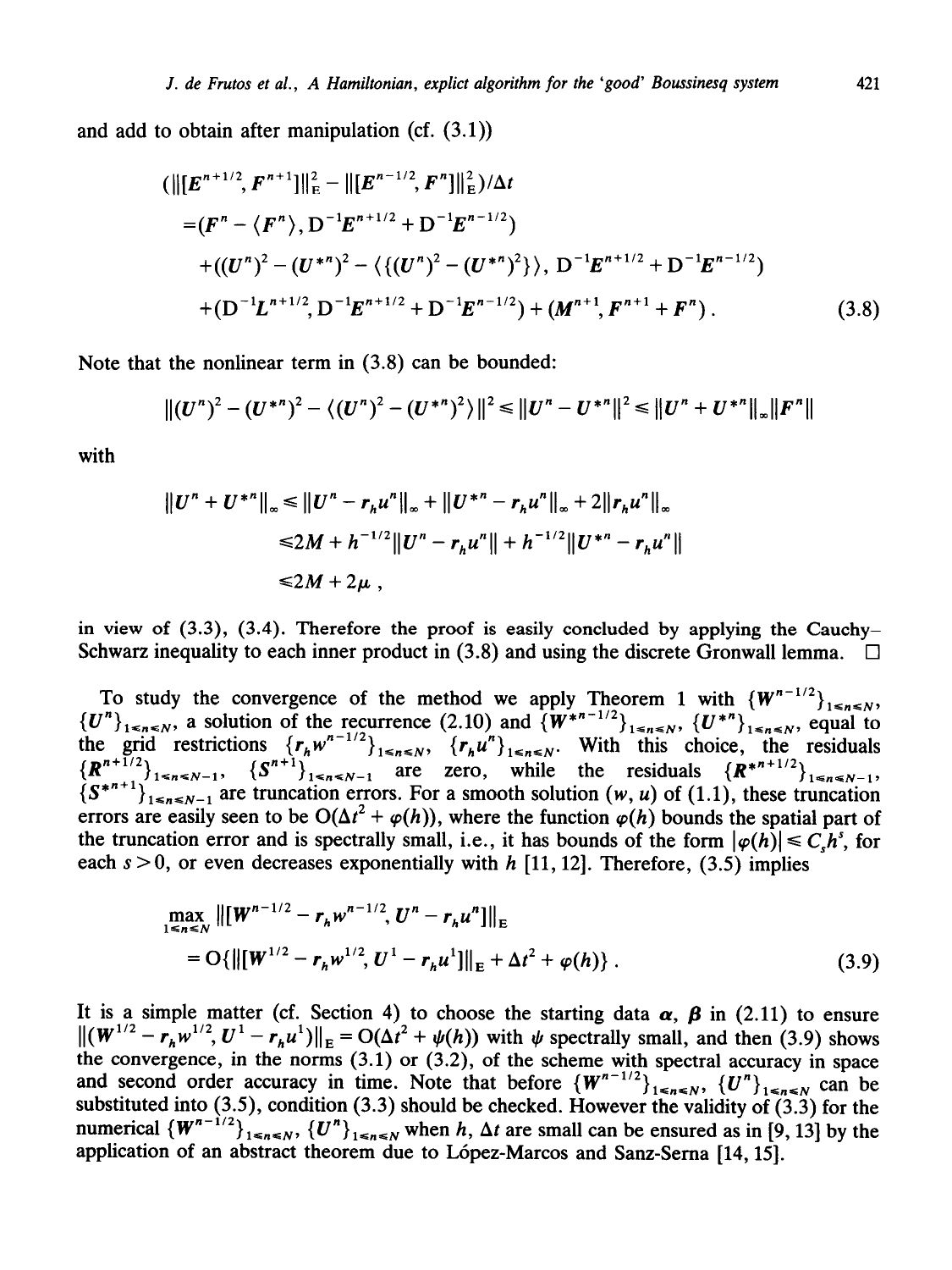| SOIRON CITOR |        |                  |                   |                    |
|--------------|--------|------------------|-------------------|--------------------|
| 2J           |        | $\Delta t = 0.1$ | $\Delta t = 0.05$ | $\Delta t = 0.025$ |
| -32          | 3.75   | $0.26E + 0$      | $0.26E + 0$       | $0.26E + 0$        |
| 64           | 1.875  | $0.62E - 2$      | $0.62E - 2$       | $0.62E - 4$        |
| 128          | 0.9375 | $0.38E - 3$      | $0.95E - 4$       | $0.23E - 4$        |

# **Table 1 Soliton error**

# **4. Numerical results**

Lack of space prevents us from presenting numerical comparisons between (2.10) and other available schemes. The following experiment illustrates the convergence properties discussed in the previous section.

We took  $T = 40$  and an intial condition corresponding to a soliton [8] with amplitude  $A = 0.5$  located at  $x = 0$ . Thus the theoretical solution is given by

$$
u = 0.5 \text{ sech}^{2} \left( \frac{1}{3} \sqrt{3} (x - \frac{1}{3} \sqrt{6} t) \right),
$$
  
\n
$$
W = \int_{-\infty}^{x} u_{i}(\xi, t) d\xi.
$$
\n(4.1)

The spatial domain was chosen to be  $-60 \le x \le 60$  and periodicity conditions were imposed. The functions in (4.1) satisfy these boundary conditions up to a negligible remainder. The starting datum  $W^{1/2}$  at  $t = \frac{1}{2}\Delta t$  was computed from u, w at  $t = 0$ , by using the first two terms of the corresponding Taylor expansion.

Table 1 provides the  $L^2$ -errors in the u component of the solution  $(w, u)$  at the final time. Note that for  $2J = 32$ , 64 a reduction in  $\Delta t$  does not change the error. Thus, for these values of *J* the errors originate, almost entirely, from the space-discretization, i.e., the errors given by (2.10) coincide with those of the semidiscretization (2.9). However when  $2J = 128$ , halving  $\Delta t$ results in a division by 4 of the error, showing that then the spatial discretization is far more accurate than the integration in time. A comparison between the rows of the table nicely shows the spectral spatial accuracy of the scheme.

#### $Acknowledgment$

This work is part of the Project PB–86–0313 supported by 'Fondo Nacional para el desarrollo de la Investigación Científica y Técnica'.

# **References**

- **[l] P.J. Channel1 and C. Scovel, Symplectic integration of Hamiltonian systems, to appear.**
- **[2] K. Feng, Difference schemes for Hamiltonian formalism and symplectic geometry, J. Comput. Math. 4 (1986) 279~2g9.**
- **[3] F.M. Lasagni, Canonical Runge-Kutta methods, 2. Angew. Math. Phys. 39 (1988) 952-953.**